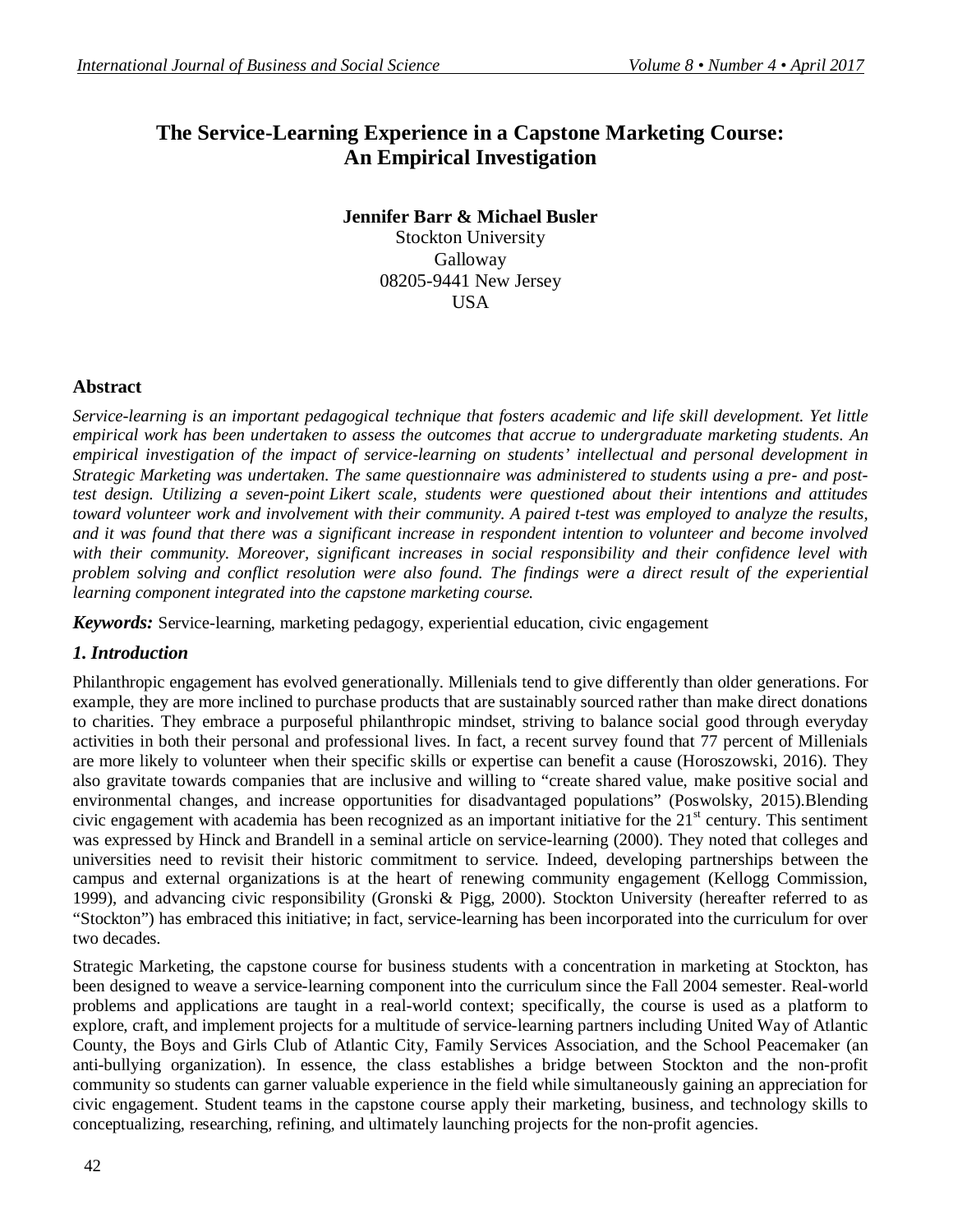In accordance with Kolb's experiential learning model, Petkus (2000) noted that advanced-level marketing courses "…can make an even greater contribution to the marketing efforts of a non-profit organization. Students at this level have a greater breadth and depth of marketing knowledge and skills… (from other course projects, internships, etc.) to draw on for reflection" (p. 65). The process is mutually beneficial. The teams lend their skill set to the service-learning partners, completing a quality project for their portfolio in the process. And the non-profit organizations are able to reap the benefits of much-needed resources in the areas of human talent and time, yielding important finished work (e.g., video brochures, annual reports, websites, flash presentations, etc.) that may otherwise not have come to fruition. It has been noted that service-learning is particularly relevant to marketing courses given the discipline's interest in social causes. Unfortunately, business faculty have been less inclined to incorporate the experiential method into their coursework than their social sciences and liberal arts counterparts (Klink & Athaide, 2004), although a review of the business literature noted that the field of marketing, among others, has numerous service-learning applications relative to course-earning objectives (Andrews, 2007).Another significant outcome of the capstone course is that students experience firsthand the resource shortage and lack of formal marketing training at most non-profits. This further reinforces the importance of filling such a void through a service-learning component in the course curriculum. And a surprising anecdotal observation has been the degree of empathy and bonding developed by the students for their respective service-learning partners during the semester. Many have opted to volunteer outside the realm of the course, and, in some cases, continue to engage in such work once the semester has ended. The purpose of this paper is to assess the benefits that accrue to students from the service-learning experience in a capstone marketing course, as well as the specific factors that contribute to such an outcome. A void exists in the literature relative to empirical explorations of service-learning in specific marketing courses. This was validated by Petkus (2000) in a review that examined the service-learning literature in marketing, and reiterated by Hagenbuch (2006). To date, three studies have been undertaken (Hagenbuch, 2006; Mottner, 2010; Barr &Busler, 2013).

Initially, a review of the service-learning literature is presented. It focuses on a definition of the service-learning construct, a brief overview of the foundations of service-learning, and empirical investigations that link the servicelearning experience with desired outcomes such as satisfaction, enhanced sense of civic responsibility, and academic and life skill development. Then, a discussion ensues about the structure and evolution of the capstone marketing course. Finally, the research design and empirical results are delineated.

#### **2***. Literature Review*

#### **2.1 The Service-Learning Construct**

The service-learning construct encompasses a teaching method that integrates community service with academic study. Service or experiential learning projects expand teaching and learning beyond traditional classroom activities into a real-world forum (Berson, 1994; Giles &Eyler, 1998; Kinsley, 1994). Service-learning is defined as a credit bearing educational course where the students participate in some organized service activities which meet a need in the community while reflecting on the service activity which allows the student to enhance the understanding of course material (Domegan & Bringle, 2010).Fertman (1994) proposed that the historical roots of service-learning may be traced to the philosophy of John Dewey. The influential work of Dewey (1967) addressed the challenges associated with providing quality education in a democratic society. In drawing a connection between professional and public lives, he argued that education for a democratic way of life was essential for advancing society. Dewey's (1967) theories focused on experiential and citizenship education relative to community service and volunteerism. Almost three decades later, the Wingspread Report (Aburdene, 1993) noted that a gap continued to exist between societal needs and the offerings of higher education institutions. The Wingspread Report recommended that colleges and universities collectively endorse three basic objectives: taking values seriously, putting student learning first, and creating a nation of learners.

Building on the Wingspread Report, Boyer (1994) reaffirmed the need for the higher education community to serve American society. Boyer encouraged research and discovery of new knowledge in addition to integrating, communicating, and applying knowledge through professional service (Coye, 1997). He called on members of the faculty to adopt a "reflective practitioners" mindset, oscillating between theory and practice to bring the daily problems of real people in real neighborhoods into the university classroom. Service "is not just something students do in their spare time; it connects back to the core curriculum and the search for shared values" (Boyer, 1990, p. 26).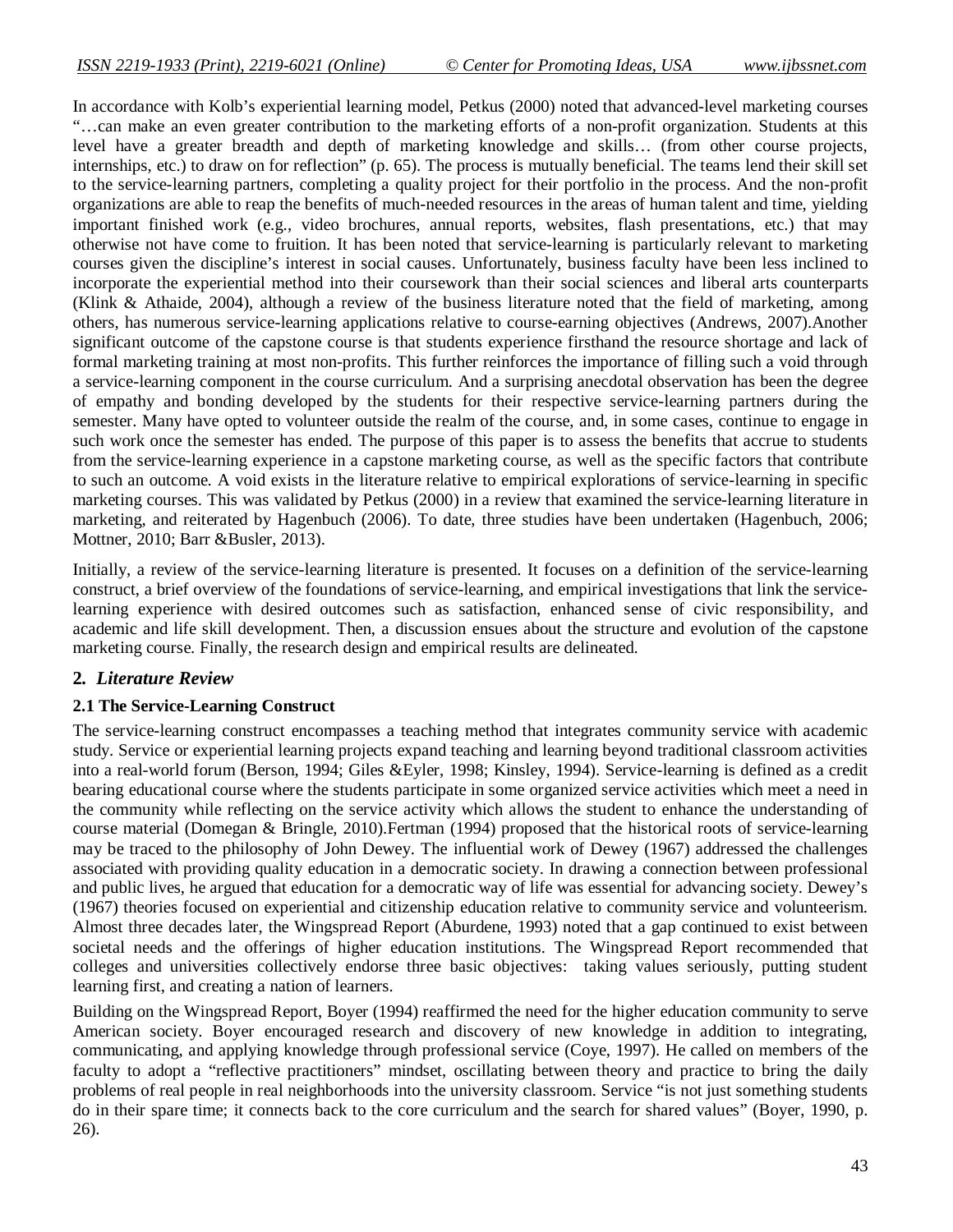The growth of service-learning on college campuses during the 1990s is indicative of a renewed emphasis on campus-community partnerships (Bringle & Hatcher, 2004). Currently, there seems to be a new expectation for schools to identify the lack of complex problem-solving skills of students and then work to enhance these skills. The goal for education should be to produce globally-minded people with experience in problem solving and leadership roles (Cress *et al*., 2010). Buys & Bursnall (2007) found that in today's rapidly changing society it is critical that colleges and the community become more connected to foster sustainable relationships which will strengthen social capital.

#### **2.2 The Foundations of Service-Learning**

The notion of civic responsibility is intertwined with a service-learning perspective. Civic engagement initiatives have awakened renewed interest in promoting institutional citizenship, building new campus-community programs, and promoting a broad sense of civic responsibility in higher education (Bringle & Hatcher, 2002). A literature review undertaken by Hervani and Helms (2004) indicated that service-learning has been applied in a wide variety of disciplines and courses including writing and composition, finance, engineering, psychology, science and mathematics, accounting, nursing, Spanish, political science, and liberal arts. Service-learning projects have also been developed for economics (Hervani & Helms, 2004), management (Angelidis *et al*., 2004; Madsen & Turnbull, 2006); marketing (Easterling & Rudell, 1997; Petkus, 2000; Klink &Athaide, 2004; Barr, 2008; Mottner, 2010; Barr & Busler, 2013), personal selling (Hagenbuch, 2006); and, advertising (Lopez & Lee, 2005) courses.Easterling and Rudell (1997) provided the first examination of service-learning in a marketing context. The authors developed an extensive background and justification for integrating service-learning into the marketing curriculum as well as the benefits that accrue to all parties. A specific program is suggested for a marketing internship. Petkus (2000) extended the work of Easterling and Rudell (1997) into other facets of marketing including principles of marketing, marketing/management strategy, marketing research, personal selling/sales management, integrated marketing communications, and consumer behavior. It is noteworthy to mention that Petkus (2000) provided a general framework for the design and implementation of service-learning courses in marketing, and Hagenbuch (2006) and Barr (2008) advanced specific pedagogical models for personal selling and strategic marketing courses, respectively.

More recently, Casile *et al*. (2011) developed a method to examine the impact of service-learning on accounting students to measure the level of satisfaction with course material. The students indicated that they were more satisfied with the course when a service-learning component was added. Ayers *et al*. (2010) noted that when service-learning is incorporated into entrepreneurship or strategy courses, students can make a positive impact on community organizations which improves the student's professional toolbox as well as providing an opportunity to interact in team settings. Similarly, it was found that students who engaged in service-learning in a marketing research course were more inclined to volunteer and become involved in their community (Barr & Busler, 2013).

#### **2.3Empirical Investigations of the Service-Learning Experience**

As noted earlier, the number of empirical explorations linking service-learning and marketing have been sparse. To date, three have been undertaken (Hagenbuch, 2006; Mottner, 2010; Barr & Busler, 2013). So a review of the empirical service-learning literature is warranted to determine the impact of the experiential technique on the academic and personal development of students, as well as other desired outcomes. It is noteworthy to mention that Gelmon (2000) stressed the need to establish a comprehensive research program to gain knowledge about servicelearning assessment, including a conceptual framework of best practices principles (and necessary refinement), and operationalization of variables.

Service-learning outcomes have focused on two broad areas:

- 1) Student outcomes related to intellectual skills; and
- 2) Student personal outcomes (Rama *et al.*, 2000).

The first taxonomy includes an assessment of cognitive competencies including traditional textbook knowledge, as well as critical-thinking and decision-making skills. Students engaged in service-learning projects are more inclined to resolve "real" problems that they consider significant and personally relevant. Moreover, they gain a greater understanding of course material due to the contextual relevance of the service-learning experience. And, ultimately, students are challenged to reevaluate or reaffirm their own perspectives as a result of interfacing with people from diverse backgrounds.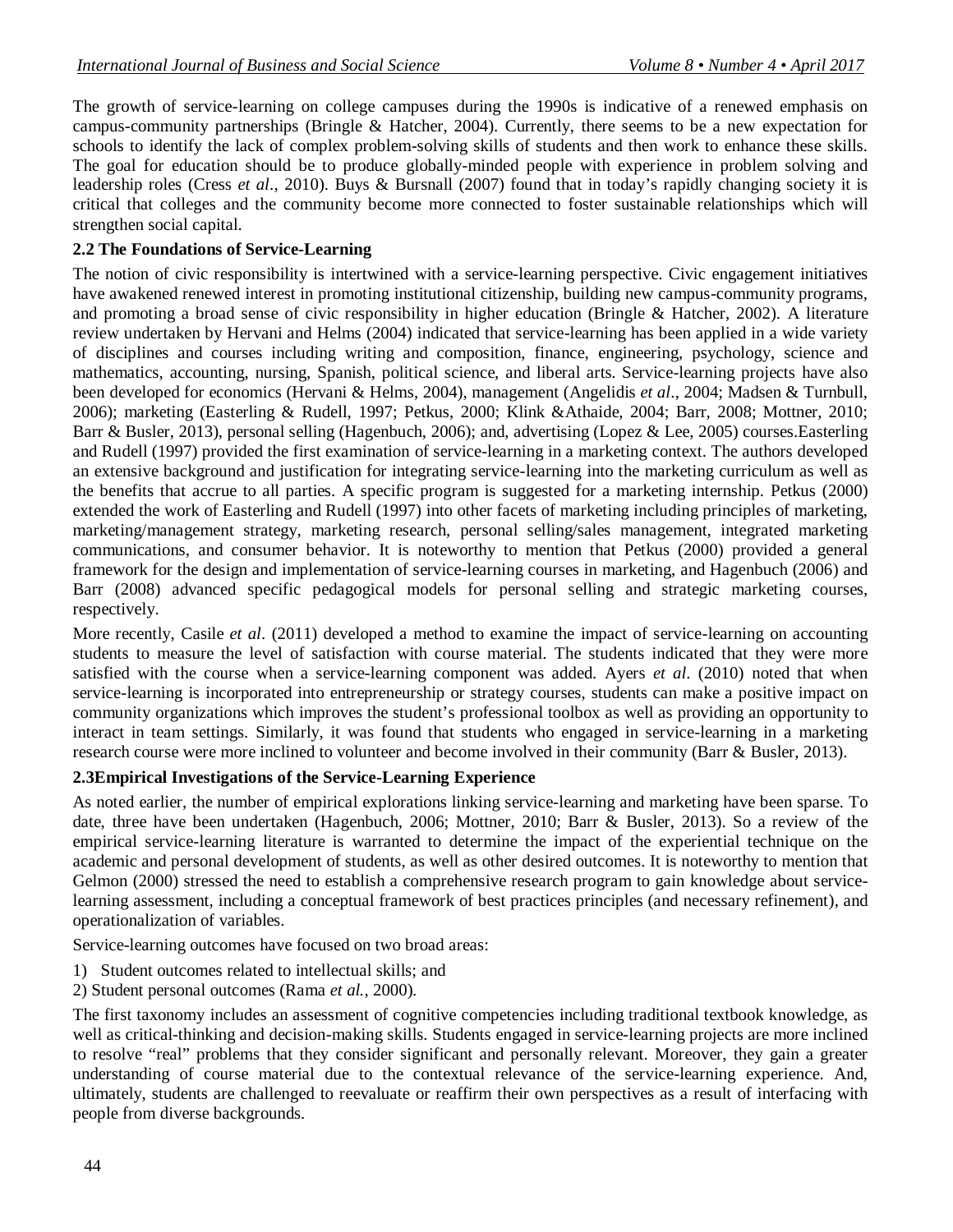The second classification, student personal outcomes, includes an evaluation of various values-related qualities that may be enhanced due to the service-learning experience such as honesty, ethical conduct, and a desire to foster constructive social change. Heightened self-awareness, appreciation of and tolerance for individuals from diverse backgrounds are potential positive personal outcomes. Likewise, students feel a stronger connection to the broader community, establishing relationships with site supervisors, faculty, and peers (honing teamwork and communication skills). Finally, as students become more aware of social issues and recognize that their own actions can make a difference, it is likely that their leadership skills will improve (Rama *et al.*, 2000).

A comprehensive, longitudinal study of 22,236 students, culled from a national sample of baccalaureate-granting colleges and universities, explored the effects of service-learning and community service on the cognitive and affective development of participants during their undergraduate years. It was found that service participation had significant positive effects on all 11 outcome measures including academic performance, values, self-efficacy, leadership, choice of a service career, and plans to participate in service following college. Moreover, students conveyed a heightened sense of civic responsibility as a result of their service experience (Astin *et al.*, 2000). The findings of two cross-sectional studies mirrored the results of the large-scale exploration; specifically, undergraduate students who participated in service-learning experienced improved academic development and life skill development, a greater sense of civic responsibility (Astin & Sax, 1998), stronger values, and a stronger understanding of social issues (Eyler *et al.*, 1997). Likewise, a qualitative analysis of ten in-depth student interviews supported the premise that service-learning in a management course is effective and beneficial (Madsen & Turnbull, 2006).

Research on the impact of service-learning on students' moral development has been inconsistent. An examination of the relationship among service-learning, moral development, and moral orientation did not reveal significant findings. However, students reported becoming more compassionate and sensitive, gained a greater appreciation of and ability to solve social problems, and were more motivated to make the world a better place (Bernacki& Jaeger, 2008). Shukla *et al.* (2014) looked to find significant differences with service-learning outcomes based on gender, class level, major and prior service-learning experiences. In addition, they focused on finding any differences in attitudes between business and non-business majors as they believed there was a perception that business students are more focused on self-interest rather than concern for social problems. Their multivariate analysis indicated that class level, major and gender does have impacts on the service-learning outcomes and their attitudes toward volunteerism, with non-business majors and females being more interested in volunteering for service-learning. The latest trend in this area is in the field of research examining international service-learning. Pless*et al.* (2014) found that the service-learning experience produced similar results internationally and also helped students to understand cultural differences.

#### *3. The Service-Learning Project*

Strategic Marketing is a requirement for Stockton business students earning a bachelor's of science degree with a concentration in marketing. The primary objective of the course is to present students with the tools necessary to make competent decisions in the business world as marketing professionals. Students apply the skill set acquired through a culmination of prior business coursework, work experience, internships, etc. as well as the fundamental theories and techniques learned in the capstone course to a unique task for a service-learning agency. The civic engagement forum piques student interest and the textbook and case analysis components are crystallized through application, making the course more digestible and manageable for students. Consequently, the classroom experience becomes more relevant, interesting, and understandable. In order to earn academic credit, students are obligated to complete a number of forms for the service-learning office at Stockton. Minimally, they invest about 30 hours per semester in their projects, including about six on-site visits at their respective service-learning agency. The service-learning project comprises 50 percent of a student's grade.

Grading criteria includes submission of all status reports, quality of the final product(s), and feedback from the service-learning partner. Service-learning projects undertaken by student teams have been varied and are often dictated by the needs of the respective service-learning partners. Such needs are influenced by national (vs. regional or local) affiliation, size and structure of organization, age of organization, etc. For example, United Way is wellentrenched and offers more resources to students than the School Peacemaker, run by one individual.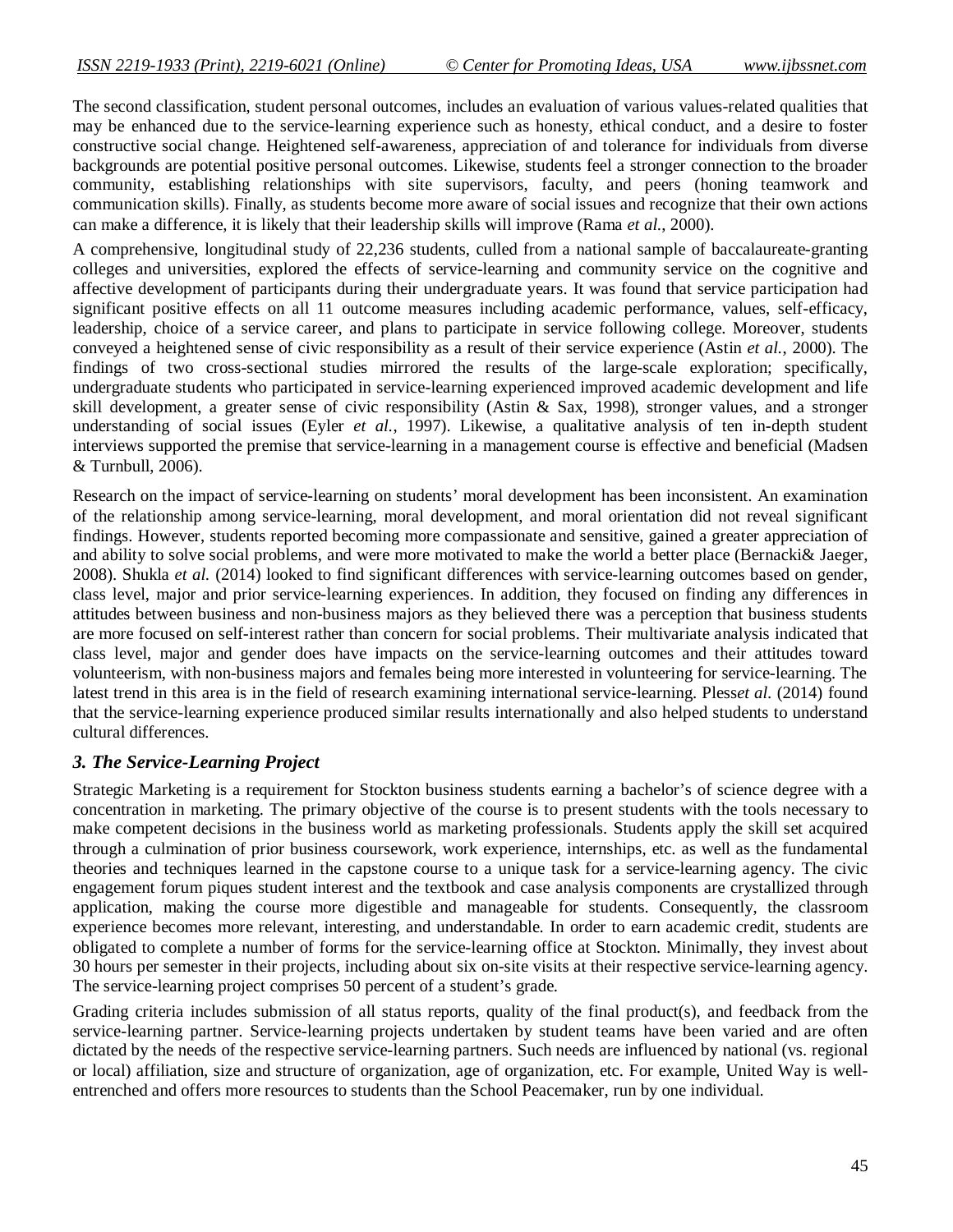Each team elects a project manager, identifies broad goals for the semester (as well as each week), and delivers a written and oral report to the class every other week. The latter is particularly important because the instructor wants the entire class to be informed and wedded to the concept of service-learning. Moreover, there is usually more than one team working with any given organization and the process facilitates reflection throughout the semester (rather than just at the end). An added benefit is the realization that the service-learning tasks undergo various degrees of transformation as the semester progresses, occasionally creating healthy frustration for the students (and mirroring challenges they will inevitably face once they enter the business world).The instructor has generally found that the quality of the projects is directly correlated to the degree of supervision provided by both the instructor and the service-learning contact.

Level of satisfaction is predicated on consistent involvement by the service-learning partner. Ongoing communication among all parties is essential to delivery of a superior product. It is also a means for monitoring whether or not teams are staying on task and managing their time efficiently and effectively.The last week of the semester, the student teams reflect on the service-learning aspect of the course. Overall, they have reported positive experiences associated with such tasks. Students conveyed that the projects were both challenging and rewarding, and many have articulated their intention to continue volunteer work in the community. They take pride in their service-learning accomplishments, and are eager to share their ideas about potential topics for future Strategic Marketing classes. Students have also communicated the value of building their portfolio in such a competitive and economically-challenging job market. Many have used the service-learning project as a platform for securing an interview. The only areas of concern expressed by students about the course have centered on lack of communication and/or consistent direction from the service-learning agency, group dynamics, group diversity, and the ability to manage the workload.

Written comments on the instructor's student evaluations have generally indicated that students liked the course format; valued the time spent on site at the service-learning organization; felt the project was demanding at times but valuable; thought their knowledge was broadened in the subject area through application; and, believed the team project was essential for preparing them for a job in the field. The benefits that accrue to the students include establishing an alliance with a non-profit and, in the process, gaining a greater appreciation for that sector; the development of critical thinking and organizational skills; the opportunity to work collaboratively and creatively; and, the capacity for managing a service-learning project from conceptualization through completion. They also have a finished product for their portfolio. The primary benefits realized by the service-learning partners are the ability to gain ideas and assistance on various projects. In addition to the students' marketing savvy, the agencies place a high premium on their technology skills. The findings and recommendations of the student teams are used by the community organizations for planning purposes, to establish new initiatives, to project a more contemporary image (in terms of outdated brochures, videos, websites), etc.

#### **4.** *Research Design and Findings*

As noted earlier, Petkus (2000) recommended that future service-learning research focus on empirical studies tailored to marketing courses. Hagenbuch (2006) established a paradigm for examining the use of service-learning in a personal selling course. The inputs and outcomes of a sales project provided the foundation for the study. Qualitative and quantitative analyses supported the notion that the class project is beneficial to both the students and the non-profit partners. Mottner (2010) found that a service-learning project was perceived by students as being the optimal pedagogical tool (compared to case studies, lectures, etc.) in terms of increasing students' knowledge and understanding in a nonprofit marketing course. More recently, Barr and Busler (2013) found that students who engaged in service-learning in a marketing research course were more inclined to volunteer and become involved in their community. The purpose of this paper is to assess the impact of the service-learning experience on the desired outcomes (including intellectual and personal) for students including their propensity to volunteer, and their sensitivity to diverse populations.

A convenience sample of 52 undergraduate juniors and seniors were queried using a basic pretest-posttest methodology over two consecutive semesters. Several hypotheses were tested as detailed in the following section. The first day of the course, students completed a survey. The treatment occurred throughout each respective semester via the service-learning project. On the last day of the course, students completed the same survey. The survey instrument was developed from a compilation of scales used to study students in service-learning classes (Bringle *et al*., 2004). The reliability and validity of the scales were tested in prior studies. Further, the survey was comprised of multiple-item, interval scales as well as nominal scales to capture demographic information.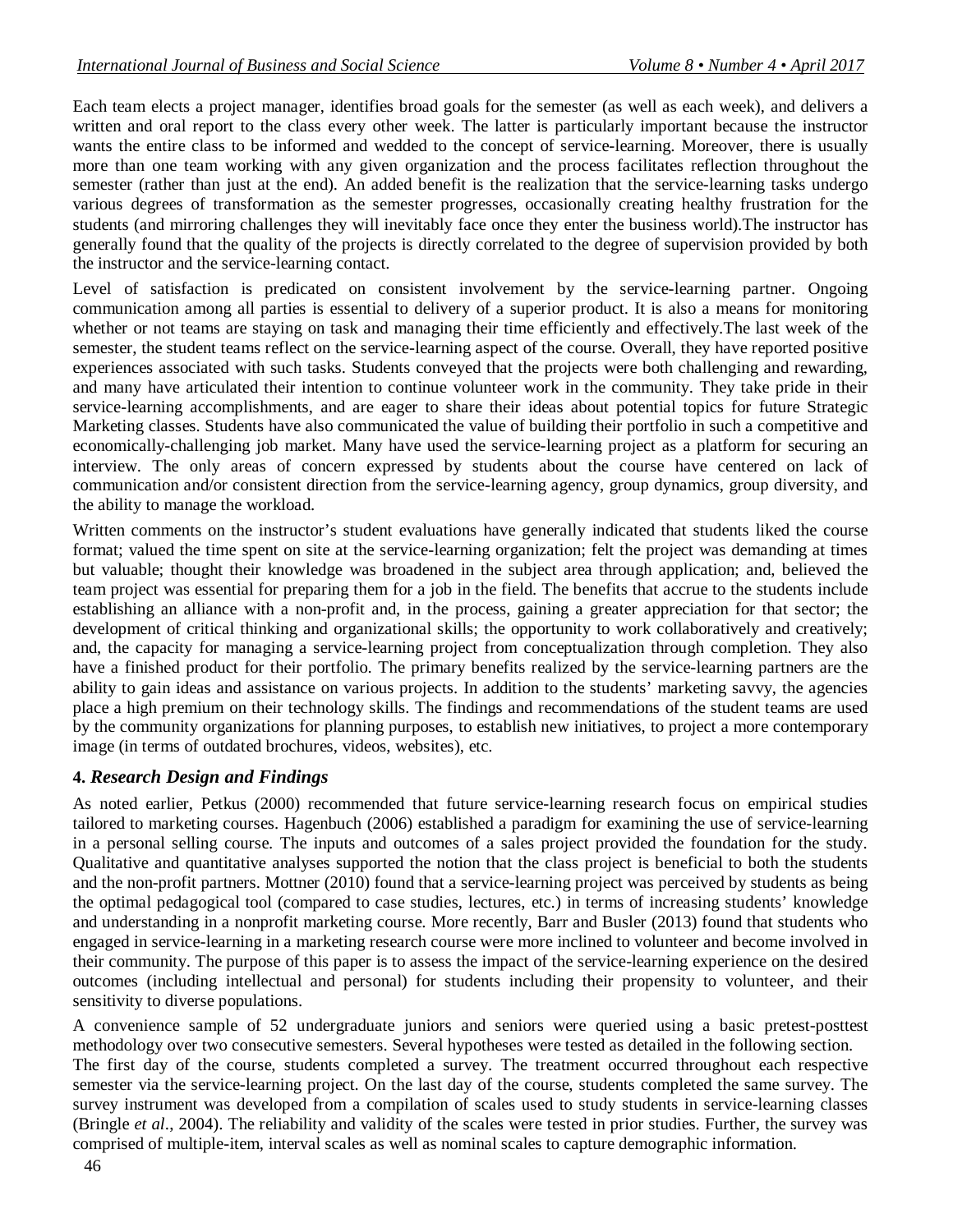The data was analyzed using paired-observation t-tests, given the average sample size of about 30 each semester. Student responses were compared between the first survey administration and the second. The pairing of observations is a more sensitive experimental design than a standard t-test, so it will convey more information (Aczel & Sounderpandian, 2005).

#### **4.1 Empirical Results**

A number of hypotheses were tested to determine changes in attitudes and specific behaviors. Students were given a questionnaire prior to undertaking the service-learning experience and then were administered the same questionnaire after the experience. A paired t-test was used to look for significant differences. After eliminating incomplete questionnaires and any student respondents who did not complete both the pre- and the post-test questionnaires, a total of 52 respondents were analyzed. For each question, a seven-point Likert scale was utilized with a "1" representing disagree completely and a "7" representing agree completely.

**H1:** Students will be more likely to participate in volunteer work after completing the service-learning experience.

The pre-test indicated that the mean was 4.52. The post-test mean was 4.94. This difference was statistically significant  $(p<.03)$ . As a result of participating in the service-learning experience, students planned to do more volunteer work. Since the service-learning work was undertaken on a voluntary basis, the experience must have been generally positive for the students, thereby encouraging them to increase their plans to do more volunteering. Students were also asked about the importance of helping others even if they did not receive compensation. The pre-test mean was 5.37 while the post-test mean was 5.88 (p<.02). This confirmed the positive impact that the service-learning experience had on students' plans to volunteer.

**H2:** The service-learning experience will result in a significant increase in the student's involvement in the community as well as their intentions to help others and make a positive difference.

A series of six questions were asked to determine the student's plans regarding community involvement, community service, helping others, and making a difference. In each case, it was found that the students planned to increase their community service involvement as well as their desire to help others.

Specifically, when asked about their plans to become involved with the community, the pre-test mean was 4.48 while the post-test mean was 4.98. This difference was statistically significant ( $p<04$ ), and indicated that the service-learning experience had positive effects on the student's plans to become involved in the community. Similar results were found when the students were asked if they planned to become an active member of the community. The pre-test indicated the mean was  $4.40$  while the post-test mean was  $4.90$  (p<.03).

In addition to becoming more involved with the community, students were asked about their plans to help others who are in difficulty. After the service-learning experience students were significantly more likely to plan to help others. The pre-test mean was 5.03 while the post- test mean was 5.51 ( $p<0$ ). Students were also asked about their commitment to making a positive difference. Once again, the service-learning experience had significant positive results. The pretest mean was 5.19 while the post-test mean was 5.97 ( $p<0.05$ ). However, while they were committed to making a difference, they were not sure that they would actually be able to do so. When asked if they thought they could actually make a difference, there was no significant change after the service-learning experience. The conclusion would be that students were committed to trying to make a difference but were not sure they actually could.

Somewhat surprising were the results regarding formal programs. Students were asked if they planned to become involved in a community action program. Their intentions did not significantly increase after the service-learning experience. A similar result was found when students were asked if they planned to become involved in a program to help clean up the environment. The conclusion seems to be that students want to become involved with the improvement of others and the community, but they do not necessarily want to participate in a formal program.

**H3:** The service-learning experience will increase the student's perception of society's obligation to help others and solve social problems.

Students were asked about their responsibility to help solve social problems. The pre-test mean was 4.69 while the post-test mean was 5.26. This difference was very significant (p<.01). The service-learning experience seems to have had very positive effects on the student's view of social responsibility. Students were also asked if they felt members of the community should freely give their time to improve the community and/or the country.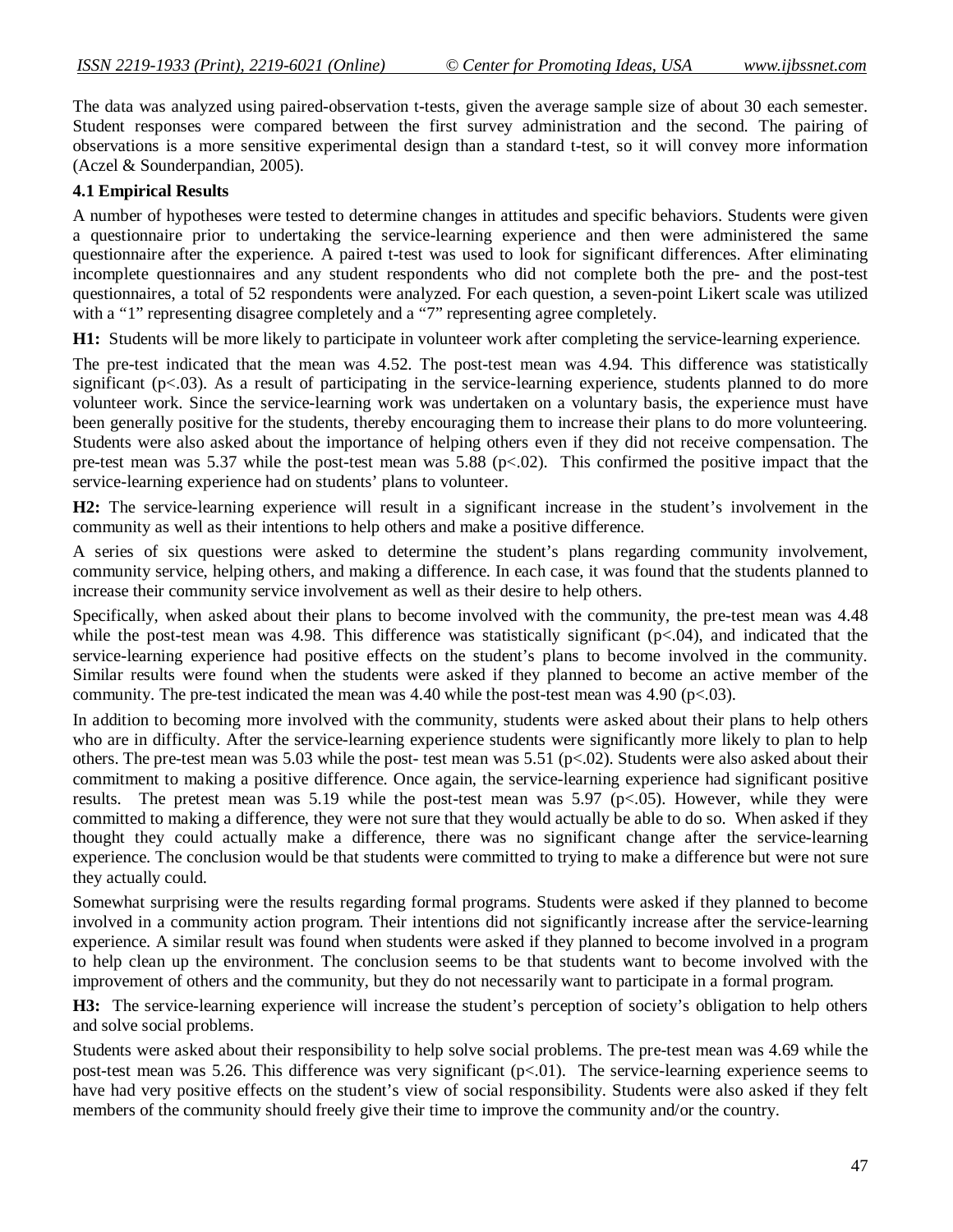Again positive results were gained from the service-learning experience. The pre-test mean was 4.85 while the post-test mean was 5.31 (p<.02).However, it was found that the student's view of an individual's commitment based on a success factor did not significantly change after the service-learning experience. When asked if all people, regardless of whether or not they are successful ought to help others, there was no significant difference, although the mean values were relatively high. The pre-test mean was 5.33 while the post-test mean was 5.69  $(p>10)$ .

**H4:** The service-learning experience will increase the student's confidence level with problem solving and resolution conflict.

Students were asked if they can think logically when solving problems. The pre-test mean was 5.36 while the posttest mean was 6.04. This difference was very significant (p=0). This indicated that students became much more confident with their ability to solve problems after the service-learning experience. In addition, they were asked if they can successfully resolve conflicts with others. Again, their civic engagement experience had significant positive results. The pre-test mean was  $5.62$  while the post-test mean was  $5.94$  (p $< .03$ ).

Students were then asked three additional questions regarding their confidence in solving problems. When asked if they can think analytically, the pre-test mean was 5.33 while the post- test mean was 5.71 (p<.03). When they were asked if they can find effective ways to solve problems, the pre-test mean was 5.67 while the post-test mean was 6.12 (p<.02). However, no significant difference was found when students were asked about their tendency to solve problems by talking them out. The pre-test mean was 5.53 while the post-test mean was 5.84 (p>.13). The conclusion would be that the students became more confident about their ability to solve problems and find an effective way to do so, but they do not necessarily have to talk out the problems to solve them.

**H5:** Students will consider themselves to be more ethical after the service-learning experience. Students were specifically asked if they considered themselves to be ethical. It was found that the service-learning experience had a very significant impact on their view. The pre-test mean was 5.57 while the post-test mean was 6.23 (p=0). Apparently, upon completion of the service-learning experience the students viewed themselves as being more ethical.

#### *5. Conclusion*

The pedagogical model used to deliver the Strategic Marketing course within a service-learning context has proven mutually beneficial. Students learn about the marketing management process through direct experience, and gain a greater appreciation for civic engagement. They also have the opportunity to collaborate with an outside agency as well as other team members, learn about the challenges associated with undertaking a service-learning task, and generate a quality product for their portfolio. Members of the non-profit community are able to complete projects that, otherwise, may not have come to fruition due to lack of resources. The anecdotal evidence and feedback on student evaluations about the service-learning component in Strategic Marketing has been reinforced empirically in this study. It was found that there was a significant increase in students' intention to volunteer and to become involved with their community. Moreover, significant increases in social responsibility and confidence levels with problem solving and conflict resolution were also found. And students considered themselves to be more ethical following the service-learning experience. Recommendations for future research include empirical analyses of the impact of experiential learning on student engagement as well as the benefits that accrue to alumni in their personal and professional lives. Another area that warrants investigation is the perceived value of the service-learning experience and resultant outcomes from the perspective of the community partners.

### *References*

Aburdene, P.(1993). An American imperative: Higher expectations for higher education. Report of the Wingspread Group on Higher Education, Johnson Foundation, Racine WI, ISBN, 963916009.

Aczel, A. D., &Sounderpandian, J. A. (2005). Complete business statistics.

Andrews, C. P. (2007). Service-learning: Applications and research in business. The Journal of Education for Business, 83(1), 19-26.

Angelidis, J., Tomic, I., & Ibrahim, N. A. (2004). Service-learning projects enhance student learning in strategic management courses. Review of Business, 25(2), 32-37.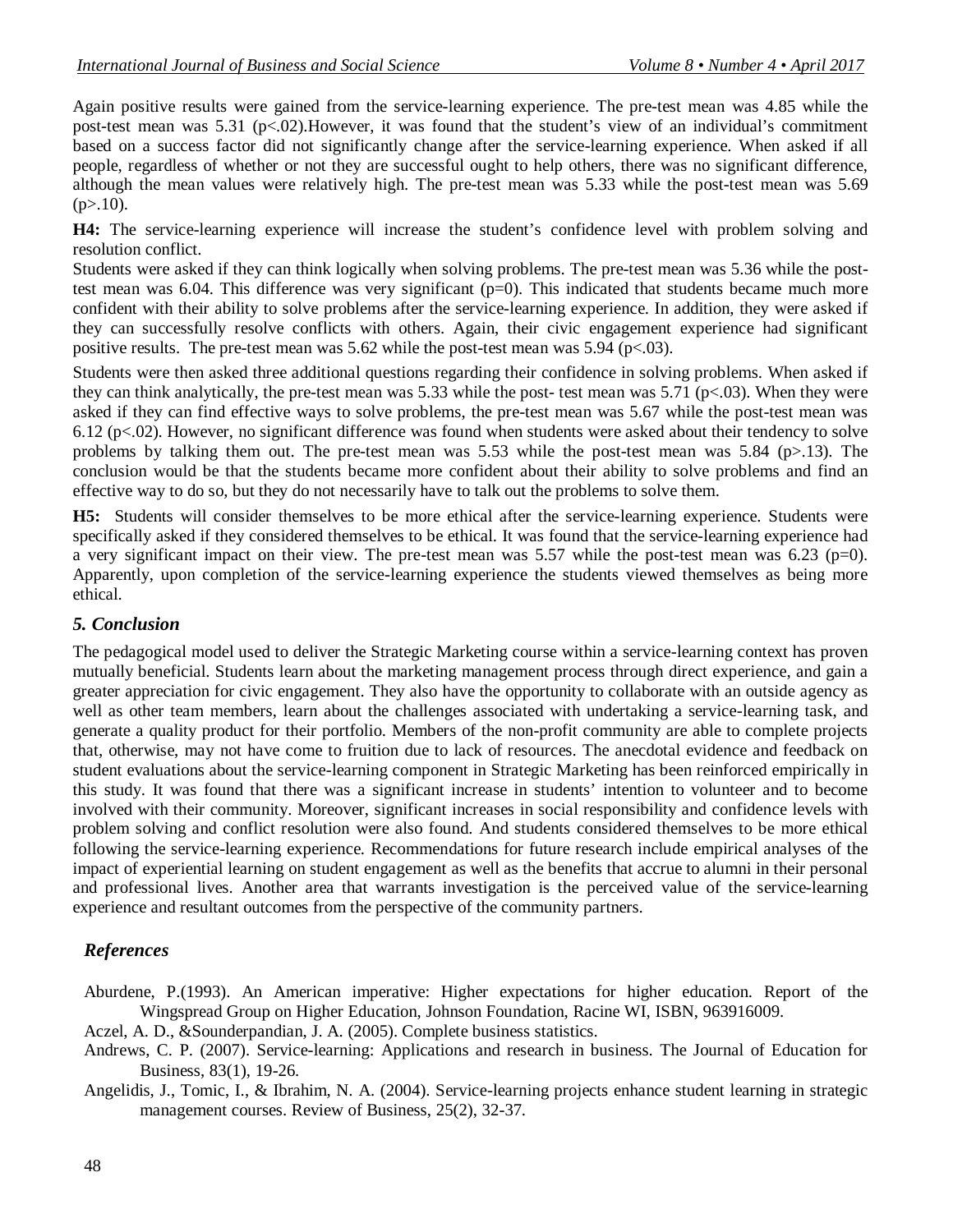- Astin, A. W., & Sax, L. J. (1998). How undergraduates are affected by service participation. Journal of College Student Development, 39(3), 1998, 251-263. Astin, A. W., Volgelgesang, L. J., Ikeda, E. K., & Yee, J. A. (2000). How service-learning affects students.
- Ayers, L., Gartin, T. L., Lahoda, B. D., Veyon, S. R., Rushford, M., &Neidermeyer, P. E. (2010). Service learning: Bringing the business classroom to life. American Journal of Business Education, 3(9), 55-60.
- Barr, J. (2008). A service-learning model: Application of a strategic marketing course to the exploration of community initiatives. In American Institute of Higher Education-The 2nd International Conference (Vol. 1, pp. 344-350).
- Barr, J. (2010). The service-learning experience in a capstone marketing course: A framework for assessing student outcomes. International Journal of Strategic Management, 10(1), 103-110.
- Barr, J., &Busler, M. (2013). Service-learning in a marketing research course: The benefits that accrue to students. Journal of Modern Education Review, 3(9), 655-664.
- Bernacki, M. L., & Jaeger, E. (2008). Exploring the impact of service-learning on moral development and moral orientation. Michigan Journal of Community Service Learning, 14(2).
- Berson, J. S. (1994). A marriage made in heaven: Community college and service learning. Community College Journal, 18, 14-19.
- Boyer, E. (1990). Scholarship reconsidered: Priorities of the professoriate. Boyer, E. L. (1994). Creating the new American college.
- Bringle, R. G., & Hatcher, J. (2002). Campus-community partnerships: The terms of engagement. Journal of Social Issues, 58(3), 503-516.
- Bringle, R. G., & Hatcher, J. (2004). Designing effective reflection. Michigan Journal of Community Service Learning, 11(1), 38-46.
- Bringle, R. G., Phillips, M. A., & Hudson, M. (2004). The measure of service-learning: Research scales to assess student experiences.
- Buys, N., &Bursnall, S. (2007). Establishing university community partnerships: Processes
- and benefits. Journal of Higher Education Policy Management, 29(1), 73-86.
- Casile, M., Hoover, K., & O'Neil, D. (2011). Both-and, not either-or: Knowledge and servicelearning. Education + Training, 53(2), 129-139.
- Coye, D. (1997). Ernest Boyer and the new American college: Connecting the "disconnects", Change, 29(3), 21- 39.
- Cress, C.M., Yamashita, M., Duarte, R., & Burns, H. (2010). A transnational comparison of service‐learning as a tool for leadership development. International Journal of Organizational Analysis, 18(2), 228-244.
- Dewey, J. (1967). Democracy and education.
- Domegan, C. &Bringle, R.G. (2010). Charting social marketing's implications for service-
- learning. Journal of Nonprofit Public Sector Marketing, 22(3), 198-215.
- Easterling, D., &Rudell, F. (1997). Rationale, benefits and methods of service-learning in marketing education. Journal of Education for Business, 73(1), 58-61.
- Eyler, J., Giles, D. E., Jr., & Braxton, J. (1997). The impact of service-learning on college students. Michigan Journal of Community Service Learning, 4(Fall), 5-15.
- Fertman, C. I. (1994). Service Learning for All Students. Fastback 375. Phi Delta Kappa Educational Foundation, PO Box 789, Bloomington, IN 47402-0789.
- Gelmon, S. B. (2000).Challenges in assessing service-learning. Michigan Journal of Community Service learning.
- Giles Jr, D. E., &Eyler, J. (1998). A service learning research agenda for the next five years. New directions for teaching and learning, 1998(73), 65-72.
- Gronski, R., &Pigg, K. (2000). University and community collaboration. The American Behavioral Scientist, 43(5), 781-792.
- Hagenbuch, D. J. (2006). Service learning inputs and outcomes in a personal selling course. Journal of Marketing Education, 28(1), 26-34.
- Hervani, A. A., & Helms, M. M. (2004). Increasing creativity in economics: The service learning project. Journal of Education for Business, 79(5), 267-274.
- Hinck, H. S., &Brandell, M. E. (2000). The relationship between institutional support and campus acceptance of academic service learning. The American Behavioral Scientist, 43(5), 868-882.